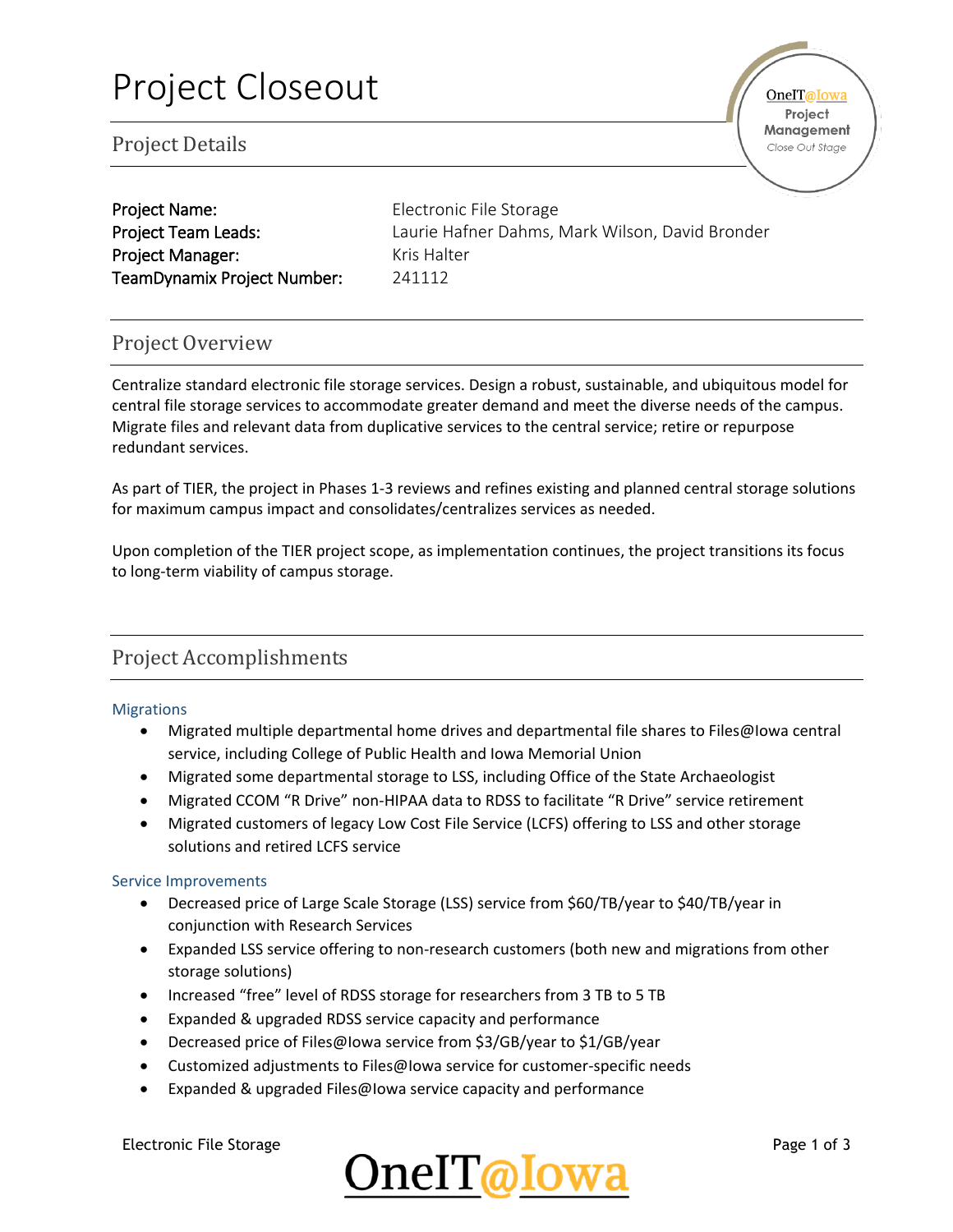## Project Closeout

- Updated storage service web site to reflect changes in service offerings
- Storage outreach, education & assistance with selecting the appropriate storage service(s)

#### OneIT Collaboration

- Worked with the Data Centers and Servers and the HPC OneIT projects on campus server room inventories and follow-up
- Worked with VPSC and other stakeholders on centralized or shared service offering(s) for digital asset management and collaborative video editing capabilities (spun into new project led by Chris Wilkins)

#### Customer-reported Savings

- College of Public Health Home drive migration to Files@Iowa
	- o \$22,000 capital & operational over 3 years
	- $\circ$  \$18,750/year (0.25 FTE) staff
- Office of the State Archaeologist File share migration to LSS
	- $\circ$  \$27,000 capital over 5 years plus additional \$3,000/year capital & operational
	- $\circ$  \$10,445/year staff
- Iowa Memorial Union Home drive migration to Files@Iowa
	- o Management efficiency through use of common campus service

#### Storage Service Usage & Migrations

- Files@Iowa Departmental & application shares
	- o Usage: 178 units and services, 182 TiB provisioned
- Files@Iowa Home drives
	- o Usage: 107,199 users, 2640 TiB of quotas provisioned
- Large Scale Storage (LSS) non-research
	- o Usage: 21 units, 185 TiB of quotas provisioned
- Research Data Storage Services (RDSS)
	- o Usage: 407 researchers, 2035 TiB provisioned
- Additional space allocated for snapshots and/or replication for most customers of these services
- Low Cost File Service (LCFS) retirement
	- o Migrated 10 units with 123 TiB provisioned space to LSS or other services
	- o \$36,400/year of customer savings in billing
	- o Decommissioned 2 servers, reclaimed 155 TiB iSCSI storage allocation

### What Could Have Been Improved (What would you have done different)

Proper communication and understanding of the project scope from the beginning. Not enough initial direction from the steering committee.

Lack of a professional project manager on the project team.

OneIT Project Leader and Project Manager bi-weekly meetings did not give enough feedback to confer if the project was operating as it should.